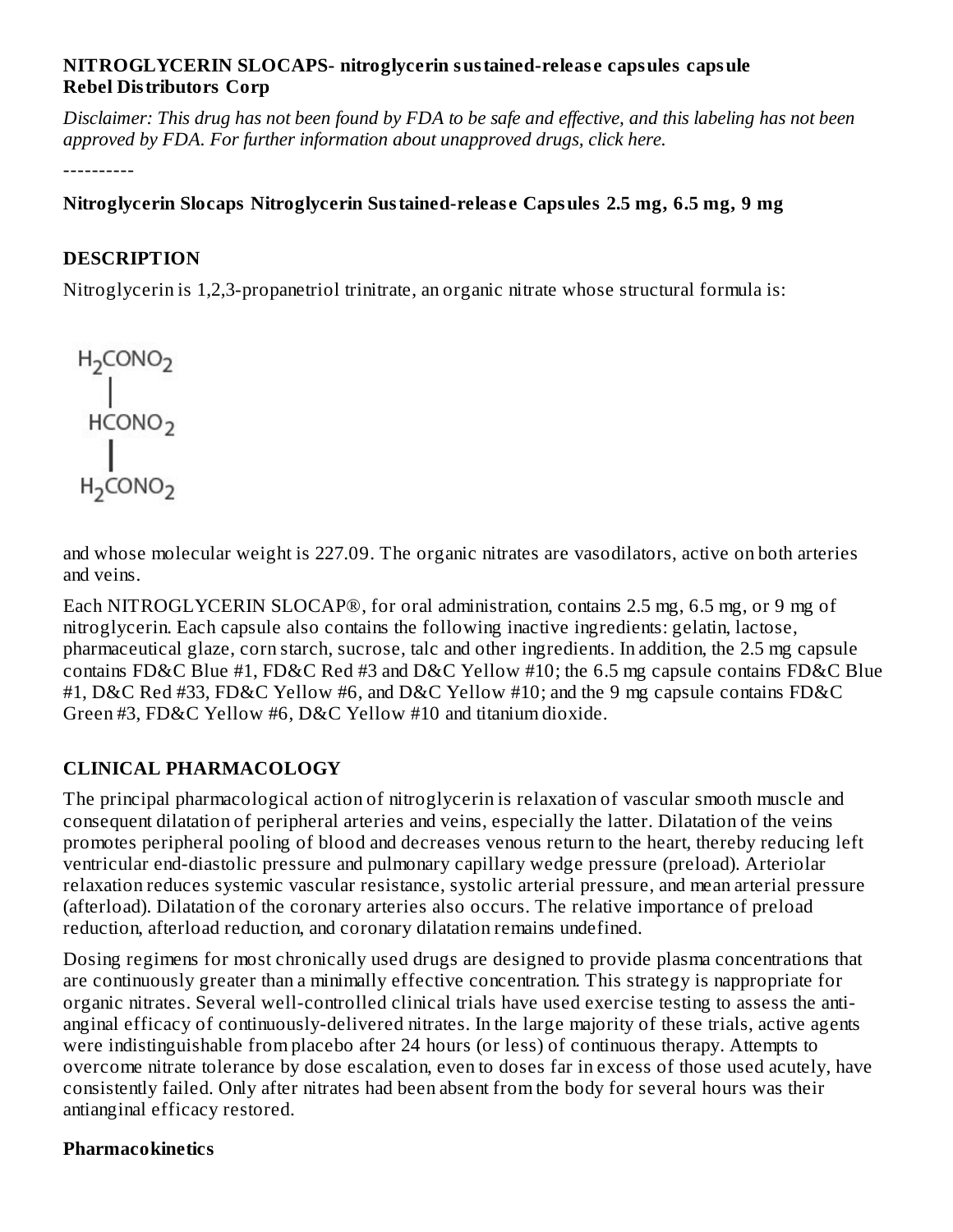The volume of distribution of nitroglycerin is about 3 L/kg and nitroglycerin is cleared from this volume at extremely rapid rates, with a resulting serum half-life of about 3 minutes. The observed clearance rates (close to 1 L/kg/min) greatly exceed hepatic blood flow; known sites of extrahepatic metabolism include red blood cells and vascular walls.

The first products in the metabolism of nitroglycerin are inorganic nitrate and the 1,2- and 1,3 dinitroglycerols. The dinitrates are less effective vasodilators than nitroglycerin, but they are longerlived in the serum, and their net contribution to the overall effect of chronic nitroglycerin regimens is not known. The dinitrates are further metabolized to (nonvasoactive) mononitrates and, ultimately, to glycerol and carbon dioxide.

To avoid development of tolerance to nitroglycerin, drug-free intervals of 10-12 hours are known to be sufficient: shorter intervals have not been well studied. In one well-controlled clinical trial, subjects receiving nitroglycerin appeared to exhibit a rebound or withdrawal effect, so that their exercise tolerance at the end of the daily drug-free interval was *less* than that exhibited by the parallel group receiving placebo.

Reliable assay techniques for plasma nitroglycerin levels have only recently become available, and studies using these techniques to define the pharmacokinetics of oral nitroglycerin preparations have not been reported. Published studies using older techniques provide results that often differ, in similar experimental settings, by an order of magnitude.

## **Clinical Trials**

Controlled trials of single oral doses of nitroglycerin have demonstrated that nitroglycerin capsules can effectively reduce exercise-related angina for up to 5 hours. Antianginal activity is present about 1 hour after ingestion of a capsule.

Controlled trials of multiple-dose oral nitroglycerin have shown statistically significant antianginal efficacy 21⁄2 and 4 hours after a dose when oral nitroglycerin had been administered four times a day for 2 weeks or three times a day for 1 week. As noted above, careful studies with other formulations of nitroglycerin have shown that maintenance of continuous 24-hour plasma levels of nitroglycerin results in insurmountable tolerance. Presumably, the studied 1-week and 2-week regimens of oral nitroglycerin therapy achieved adequate nitrate-free intervals by non-uniformity of dosing interval, with longer intervals overnight. The investigators did not report how subjects interpreted their dosing instructions, and they similarly did not report which dose of the day was the one after which they obtained the endof-trial exercise results.

Thus, these studies of oral nitroglycerin should *not* be interpreted as demonstrations that these regimens provide round-the-clock anti-anginal protection. From large, well-controlled studies of other nitroglycerin formulations, it is reasonable to believe that the maximal achievable daily duration of antianginal effect from Nitroglycerin Slocaps® is about 12 hours.

In some controlled trials of other organic nitrate formulations, efficacy has declined with time. Because the controlled, multipledose trials of oral nitroglycerin did not include exercise tests before the last day of treatment, it is not known how the efficacy of Nitroglycerin Slocaps® may vary during extended therapy.

## **INDICATIONS AND USAGE**

Nitroglycerin Slocaps® (Nitroglycerin) are indicated for the prevention of angina pectoris due to coronary artery disease. The onset of action of oral nitroglycerin is not sufficiently rapid for this product to be useful in aborting an acute anginal episode.

## **CONTRAINDICATIONS**

Allergic reactions to organic nitrates are extremely rare, but they do occur. Nitroglycerin is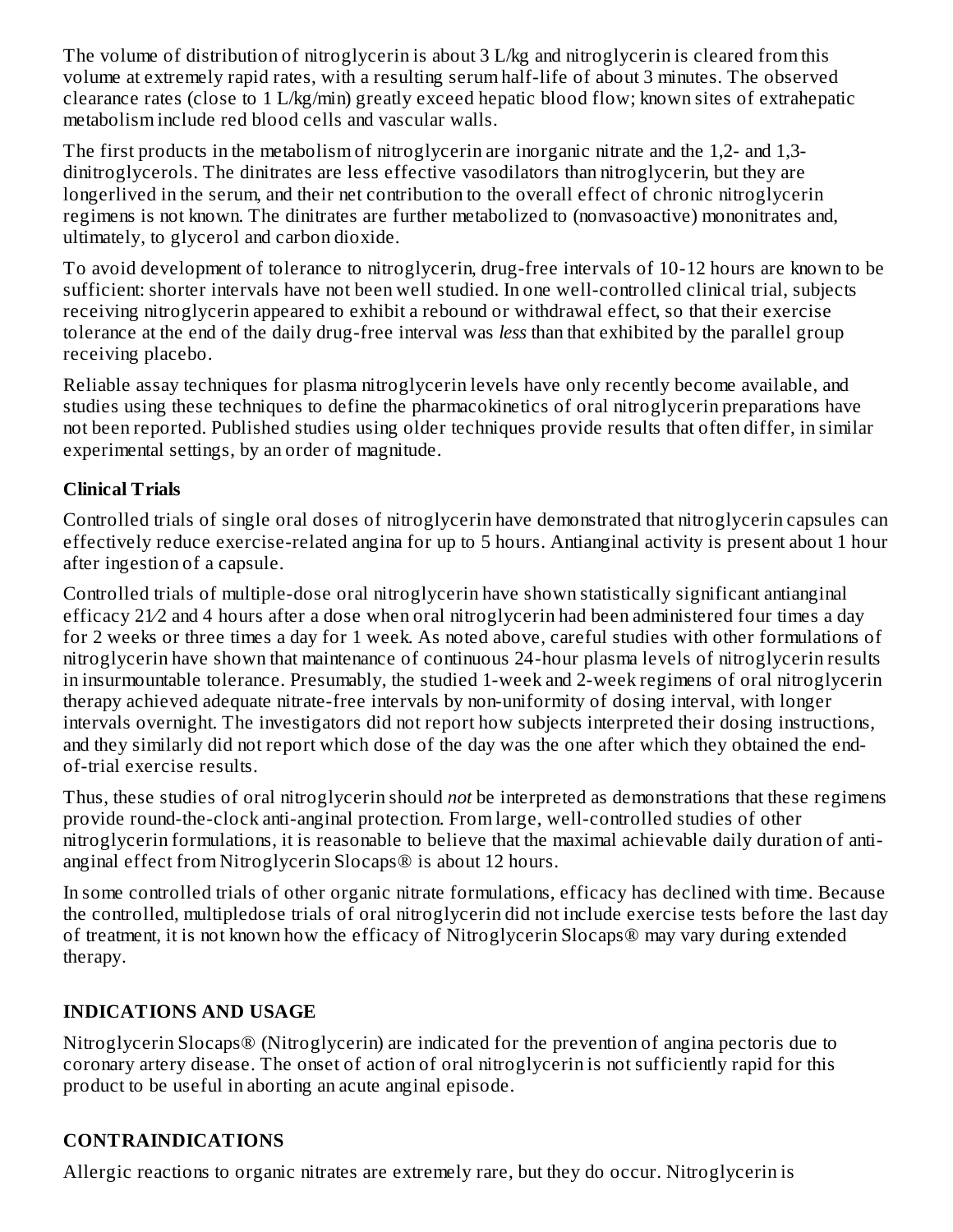contraindicated in patients who are allergic to it.

#### **WARNINGS**

The benefits of oral nitroglycerin in patients with acute myocardial infarction or congestive heart failure have not been established. If one elects to use nitroglycerin in these conditions, careful clinical or hemodynamic monitoring must be used to avoid the hazards of hypotension and tachycardia. Because the effects of sustained release capsules are so difficult to terminate rapidly, sustained release capsules are not recommended in these settings.

#### **PRECAUTIONS**

#### **General**

Severe hypotension, particularly with upright posture, may occur with even small doses of nitroglycerin. This drug should therefore be used with caution in patients who may be volume depleted or who, for whatever reason, are already hypotensive. Hypotension induced by nitroglycerin may be accompanied by paradoxical bradycardia and increased angina pectoris.

Nitrate therapy may aggravate the angina caused by hypertrophic cardiomyopathy.

As tolerance to other forms of nitroglycerin develops, the effect of sublingual nitroglycerin on exercise tolerance, although still observable, is somewhat blunted.

In industrial workers who have had long-term exposure to unknown (presumably high) doses of organic nitrates, tolerance clearly occurs. Chest pain, acute myocardial infarction, and even sudden death have occurred during temporary withdrawal of nitrates from these workers, demonstrating the existence of true physical dependence.

Some clinical trials in angina patients have provided nitroglycerin for about 12 continuous hours of every 24-hour day. During the nitrate-free intervals in some of these trials, anginal attacks have been more easily provoked than before treatment, and patients have demonstrated hemodynamic rebound and *decreased* exercise tolerance. The importance of these observations to the routine, clinical use of oral nitroglycerin is not known.

#### **Information For Patients**

Daily headaches sometimes accompany treatment with nitroglycerin. In patients who get these headaches, the headaches are a marker of the activity of the drug. Patients should resist the temptation to avoid headaches by altering the schedule of their treatment with nitroglycerin, since loss of headache is likely to be associated with simultaneous loss of antianginal efficacy.

Treatment with nitroglycerin may be associated with lightheadedness on standing, especially just after rising from a recumbent or seated position. This effect may be more frequent in patients who have also consumed alcohol.

#### **Drug Interactions**

The vasodilating effects of nitroglycerin may be additive with those of other vasodilators. Alcohol, in particular, has been found to exhibit additive effects of this variety.

Marked symptomatic orthostatic hypotension has been reported when calcium channel blockers and organic nitrates were used in combination. Dose adjustments of either class of agents may be necessary.

#### **Carcinogenesis, Mutagenesis, and Impairment of Fertility**

Studies to evaluate the carcinogenic or mutagenic potential of nitroglycerin have not been performed. Nitroglycerin's effect upon reproductive capacity is similarly unknown.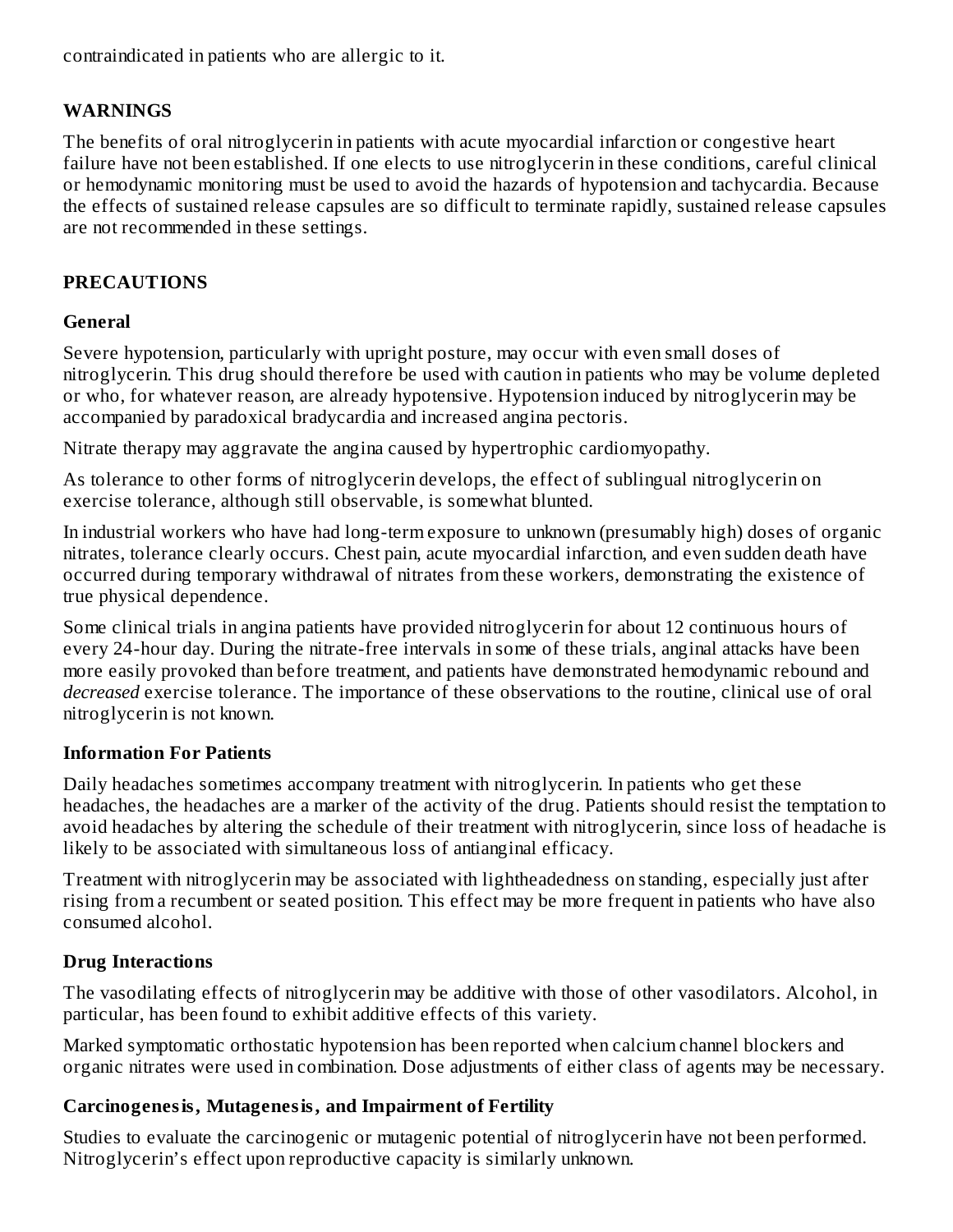## **Pregnancy Category C**

Animal reproduction studies have not been conducted with nitroglycerin. It is also not known whether nitroglycerin can cause fetal harm when administered to a pregnant woman or whether it can affect reproductive capacity. Nitroglycerin should be given to a pregnant woman only if clearly needed.

#### **Nursing Mothers**

It is not known whether nitroglycerin is excreted in human milk. Because many drugs are excreted in human milk, caution should be exercised when nitroglycerin is administered to a nursing woman.

#### **Pediatric Us e**

Safety and effectiveness in children have not been established.

## **ADVERSE REACTIONS**

Adverse reactions to nitroglycerin are generally dose-related, and almost all of these reactions are the result of nitroglycerin's activity as a vasodilator. Headache, which may be severe, is the most commonly reported side effect. Headache may be recurrent with each daily dose, especially at higher doses. Transient episodes of lightheadedness, occasionally related to blood pressure changes, may also occur. Hypotension occurs infrequently, but in some patients it may be severe enough to warrant discontinuation of therapy. Syncope, crescendo angina, and rebound hypertension have been reported but are uncommon.

Allergic reactions to nitroglycerin are also uncommon, and the great majority of those reported have been cases of contact dermatitis or fixed drug eruptions in patients receiving nitroglycerin in ointments or patches. There have been a few reports of genuine anaphylactoid reactions, and these reactions can probably occur in patients receiving nitroglycerin by any route.

Extremely rarely, ordinary doses of organic nitrates have caused methemoglobinemia in normalseeming patients; for further discussion of its diagnosis and treatment see **OVERDOSAGE**.

Data are not available to allow estimation of the frequency of adverse reactions during treatment with Nitroglycerin Slocaps® (Nitroglycerin).

## **OVERDOSAGE**

#### **Hemodynamic Effects**

The ill effects of nitroglycerin overdose are generally the results of nitroglycerin's capacity to induce vasodilatation, venous pooling, reduced cardiac output, and hypotension. These hemodynamic changes may have protean manifestations, including increased intracranial pressure, with any or all of persistent throbbing headache, confusion, and moderate fever; vertigo; palpitations; visual disturbances; nausea and vomiting (possibly with colic and even bloody diarrhea); syncope (especially in the upright posture); air hunger and dyspnea, later followed by reduced ventilatory effort; diaphoresis, with the skin either flushed or cold and clammy; heart block and bradycardia; paralysis; coma; seizures; and death.

Laboratory determinations of serum levels of nitroglycerin and its metabolites are not widely available, and such determinations have, in any event, no established role in the management of nitroglycerin overdose.

No data are available to suggest physiological maneuvers (e.g., maneuvers to change the pH of the urine) that might accelerate elimination of nitroglycerin and its active metabolites. Similarly, it is not known which — if any — of these substances can usefully be removed from the body by hemodialysis.

No specific antagonist to the vasodilator effects of nitroglycerin is known, and no intervention has been subject to controlled study as a therapy of nitroglycerin overdose. Because the hypotension associated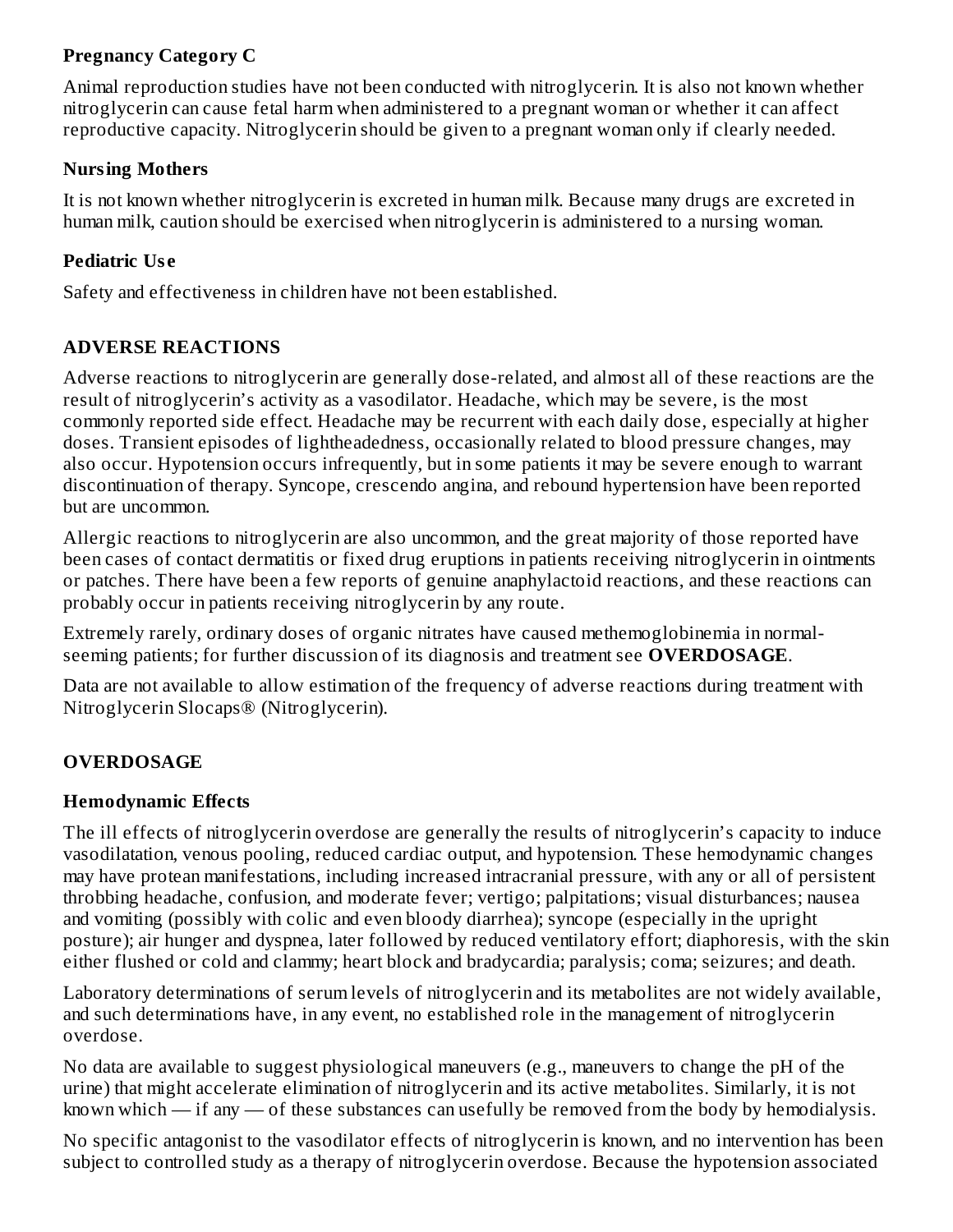with nitroglycerin overdose is the result of venodilatation and arterial hypovolemia, prudent therapy in this situation should be directed toward increase in central fluid volume. Passive elevation of the patient's legs may be sufficient, but intravenous infusion of normal saline or similar fluid may also be necessary.

The use of epinephrine or other arterial vasoconstrictors in this setting is likely to do more harm than good.

In patients with renal disease or congestive heart failure, therapy resulting in central volume expansion is not without hazard. Treatment of nitroglycerin overdose in these patients may be subtle and difficult, and invasive monitoring may be required.

## **Methemoglobinemia**

Nitrate ions liberated during metabolism of nitroglycerin can oxidize hemoglobin into methemoglobin. Even in patients totally without cytochrome b5 reductase activity, however, and even assuming that the nitrate moieties of nitroglycerin are quantitatively applied to oxidation of hemoglobin, about 1 mg/kg of nitroglycerin should be required before any of these patients manifests clinically significant ( $\geq 10\%$ ) methemoglobinemia. In patients with normal reductase function, significant production of methemoglobin should require even larger doses of nitroglycerin. In one study in which 36 patients received 2-4 weeks of continuous nitroglycerin therapy at 3.1 to 4.4 mg/hr, the average methemoglobin level measured was 0.2%; this was comparable to that observed in parallel patients who received placebo.

Notwithstanding these observations, there are case reports of significant methemoglobinemia in association with moderate overdoses of organic nitrates. None of the affected patients had been thought to be unusually susceptible.

Methemoglobin levels are available from most clinical laboratories. The diagnosis should be suspected in patients who exhibit signs of impaired oxygen delivery despite adequate cardiac output and adequate arterial pO $_2$ . Classically, methemoglobinemic blood is described as chocolate brown, without color change on exposure to air.

When methemoglobinemia is diagnosed, the treatment of choice is methylene blue, 1-2 mg/kg intravenously.

## **DOSAGE AND ADMINISTRATION**

As noted above (**CLINICAL PHARMACOLOGY**), careful studies with other formulations of nitroglycerin have shown that maintenance of continuous 24- hour plasma levels of nitroglycerin results in tolerance (i.e., loss of clinical response). Every dosing regimen for Nitroglycerin Slocaps® should provide a daily nitrate-free interval to avoid the development of this tolerance. The minimum necessary length of such an interval has not been defined, but studies with other nitroglycerin formulations have shown that 10-12 hours is sufficient. Large controlled studies with other formulations of nitroglycerin show that no dosing regimen with Nitroglycerin Slocaps® should be expected to provide more than about 12 hours of continuous antianginal efficacy per day.

The pharmacokinetics of nitroglycerin capsules, and the clinical effects of multiple-dose regimens, have not been well studied. In clinical trials, the initial regimen of nitroglycerin capsules has been 2.5 to 6.5 mg three to four times a day, with subsequent upward dose adjustment guided by symptoms and side effects. In one trial, 5 of the 18 subjects were titrated up to a dose of 26 mg four times a day.

## **HOW SUPPLIED**

Nitroglycerin Slocaps® capsules are available in bottles of 60 and are supplied as:

Nitroglycerin Slocaps® 2.5 mg NDC 21695-635 amethyst and clear capsule with white pellets;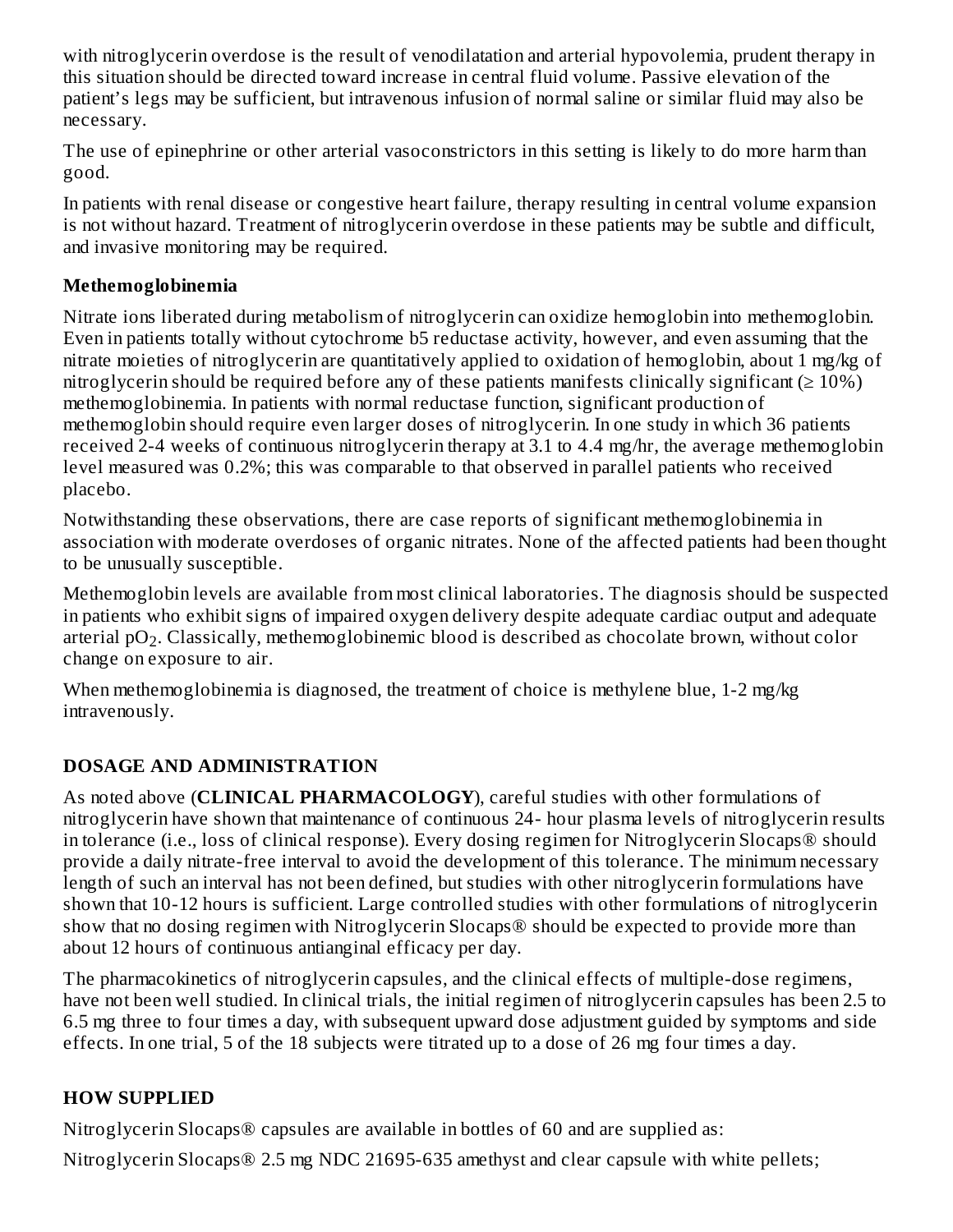imprinted E 5174.

Nitroglycerin Slocaps® 6.5 mg NDC 21695-635-60 blue and yellow capsule with white pellets; imprinted E 1235.

#### **Storage**

Store at 20°-25°C (68°-77°F)[See USP Controlled Room Temperature]. Protect from moisture. Dispense in a tight container, as defined in the USP.

#### **To report SUSPECTED ADVERSE REACTIONS, contact Sandoz Inc. at 1-800-525-8747 orFDA at 1-800-FDA-1088 or www.fda.gov/medwatch**

Manufactured for Sandoz Inc. Princeton, NJ 08540 Manufactured by Epic Pharma, LLC Laurelton, NY 11413 Rev. 10/08 MF1235REV10/08 OS7288 Repackaged by: Rebel Distributors Corp Thousand Oaks, CA 91320

## **Principal Display Panel**



**Principal Display Panel**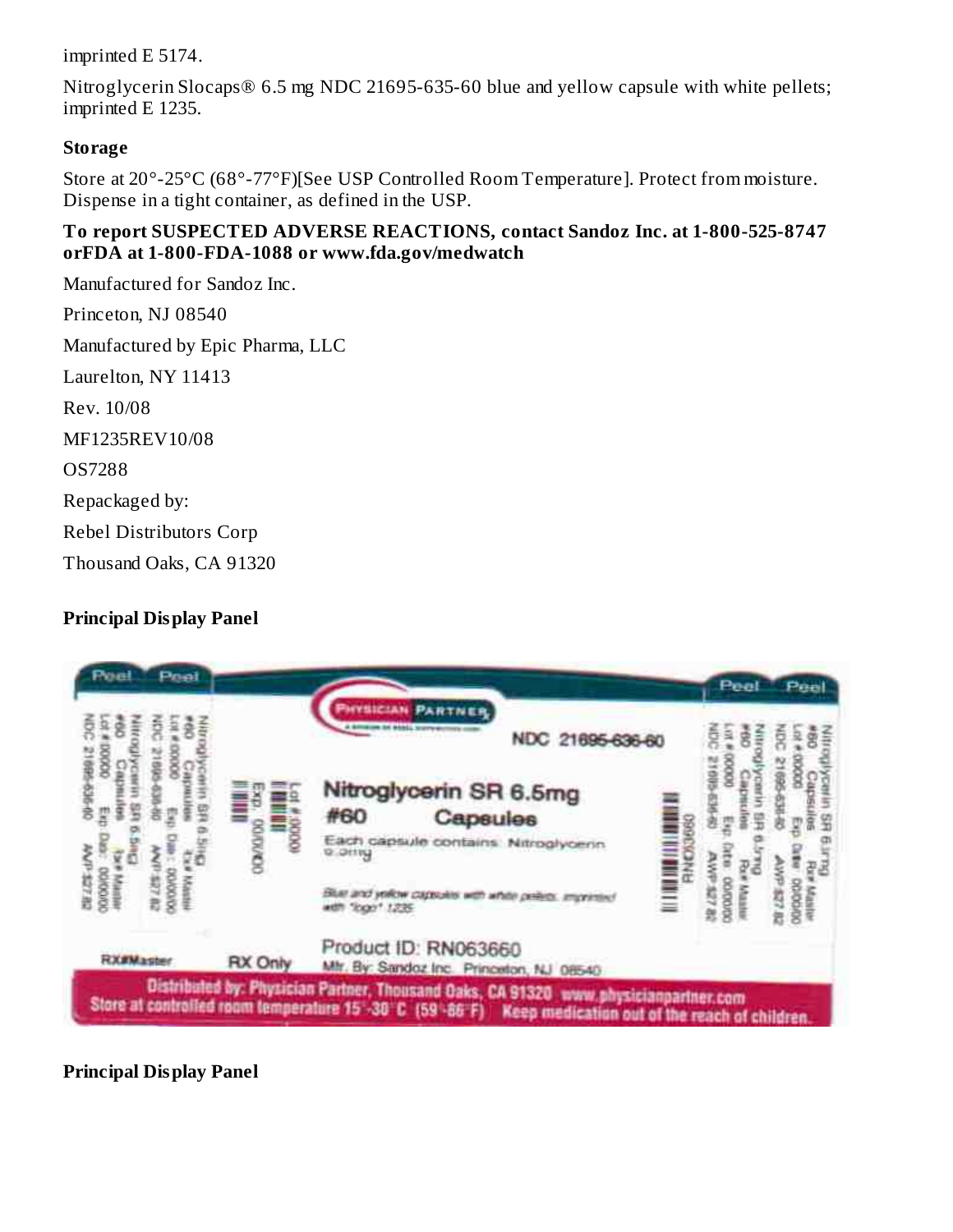

## **NITROGLYCERIN SLOCAPS** nitroglycerin sustained-release capsules capsule **Product Information Product T ype** HUMAN PRESCRIPTION DRUG **Ite m Code (Source )** NDC:216 9 5-6 35(NDC:0 18 5-5174) **Route of Administration** ORAL **Active Ingredient/Active Moiety Ingredient Name Basis of Strength Strength NITROGLYCERIN** (UNII: G59M7S0WS3) (NITROGLYCERIN - UNII:G59M7S0WS3) NITROGLYCERIN 2.5 mg **Inactive Ingredients Ingredient Name Strength GELATIN** (UNII: 2G8 6QN327L) **LACTOSE** (UNII: J2B2A4N9 8G) **STARCH, CORN** (UNII: O8 232NY3SJ) **SUCROSE** (UNII: C151H8M554) **TALC** (UNII: 7SEV7J4R1U) **FD&C BLUE NO. 1** (UNII: H3R47K3TBD) **FD&C RED NO. 3** (UNII: PN2ZH5LOQY) **D&C YELLOW NO. 10** (UNII: 35SW5USQ3G) **Product Characteristics Color WHITE** (Amethyst & Clear) **Score Score no** score **no** score **Shape** CAPSULE **Siz e** 18mm **Flavor Imprint Code** E5174 **Contains**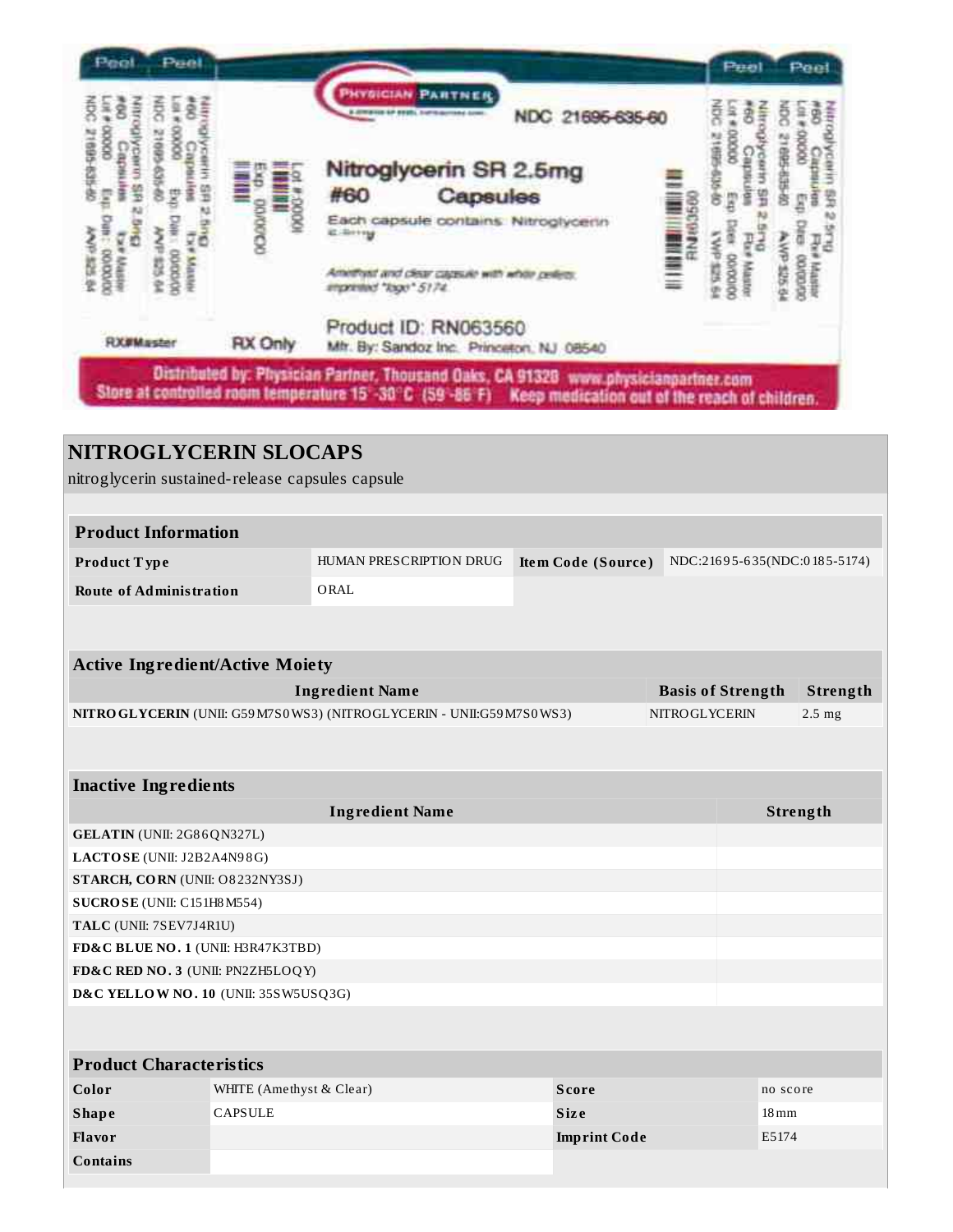| <b>Packaging</b>             |                           |                                                 |  |                             |  |                           |  |
|------------------------------|---------------------------|-------------------------------------------------|--|-----------------------------|--|---------------------------|--|
| #                            | <b>Item Code</b>          | <b>Package Description</b>                      |  | <b>Marketing Start Date</b> |  | <b>Marketing End Date</b> |  |
|                              | 1 NDC:21695-635-60        | 60 in 1 BOTTLE                                  |  |                             |  |                           |  |
|                              |                           |                                                 |  |                             |  |                           |  |
|                              |                           |                                                 |  |                             |  |                           |  |
| <b>Marketing Information</b> |                           |                                                 |  |                             |  |                           |  |
|                              | <b>Marketing Category</b> | <b>Application Number or Monograph Citation</b> |  | <b>Marketing Start Date</b> |  | <b>Marketing End Date</b> |  |
|                              | Unapproved drug other     |                                                 |  | 08/25/1982                  |  |                           |  |
|                              |                           |                                                 |  |                             |  |                           |  |

| NITROGLYCERIN SLOCAPS                            |                                                                          |                             |                          |                           |                              |  |
|--------------------------------------------------|--------------------------------------------------------------------------|-----------------------------|--------------------------|---------------------------|------------------------------|--|
| nitroglycerin sustained-release capsules capsule |                                                                          |                             |                          |                           |                              |  |
| <b>Product Information</b>                       |                                                                          |                             |                          |                           |                              |  |
| Product Type                                     | HUMAN PRESCRIPTION DRUG                                                  | Item Code (Source)          |                          |                           | NDC:21695-636(NDC:0185-1235) |  |
| <b>Route of Administration</b>                   | ORAL                                                                     |                             |                          |                           |                              |  |
|                                                  |                                                                          |                             |                          |                           |                              |  |
| <b>Active Ingredient/Active Moiety</b>           |                                                                          |                             |                          |                           |                              |  |
|                                                  | <b>Ingredient Name</b>                                                   |                             | <b>Basis of Strength</b> |                           | Strength                     |  |
|                                                  | NITRO GLYCERIN (UNII: G59 M7S0 WS3) (NITRO GLYCERIN - UNII:G59 M7S0 WS3) |                             | NITROGLYCERIN            |                           | 6.5 mg                       |  |
|                                                  |                                                                          |                             |                          |                           |                              |  |
|                                                  |                                                                          |                             |                          |                           |                              |  |
| <b>Inactive Ingredients</b>                      |                                                                          |                             |                          |                           |                              |  |
| <b>Ingredient Name</b>                           |                                                                          |                             |                          |                           | Strength                     |  |
| GELATIN (UNII: 2G86QN327L)                       |                                                                          |                             |                          |                           |                              |  |
| LACTOSE (UNII: J2B2A4N98G)                       |                                                                          |                             |                          |                           |                              |  |
| STARCH, CORN (UNII: O8232NY3SJ)                  |                                                                          |                             |                          |                           |                              |  |
| SUCROSE (UNII: C151H8M554)                       |                                                                          |                             |                          |                           |                              |  |
| TALC (UNII: 7SEV7J4R1U)                          |                                                                          |                             |                          |                           |                              |  |
| FD&C BLUE NO. 1 (UNII: H3R47K3TBD)               |                                                                          |                             |                          |                           |                              |  |
| D&C RED NO. 33 (UNII: 9DBA0SBB0L)                |                                                                          |                             |                          |                           |                              |  |
|                                                  | D&C YELLOW NO. 10 (UNII: 35SW5USQ3G)                                     |                             |                          |                           |                              |  |
| FD&C YELLOW NO. 6 (UNII: H77VEI93A8)             |                                                                          |                             |                          |                           |                              |  |
|                                                  |                                                                          |                             |                          |                           |                              |  |
|                                                  |                                                                          |                             |                          |                           |                              |  |
| <b>Product Characteristics</b>                   |                                                                          |                             |                          |                           |                              |  |
| Color                                            | <b>BLUE, YELLOW</b>                                                      | <b>Score</b>                |                          | no score                  |                              |  |
| <b>Shape</b>                                     | CAPSULE                                                                  | Size                        |                          | $19 \,\mathrm{mm}$        |                              |  |
| Flavor                                           |                                                                          | <b>Imprint Code</b>         |                          | E1235                     |                              |  |
| <b>Contains</b>                                  |                                                                          |                             |                          |                           |                              |  |
|                                                  |                                                                          |                             |                          |                           |                              |  |
|                                                  |                                                                          |                             |                          |                           |                              |  |
| Packaging                                        |                                                                          |                             |                          |                           |                              |  |
| <b>Item Code</b><br>$\#$                         | <b>Package Description</b>                                               | <b>Marketing Start Date</b> |                          | <b>Marketing End Date</b> |                              |  |